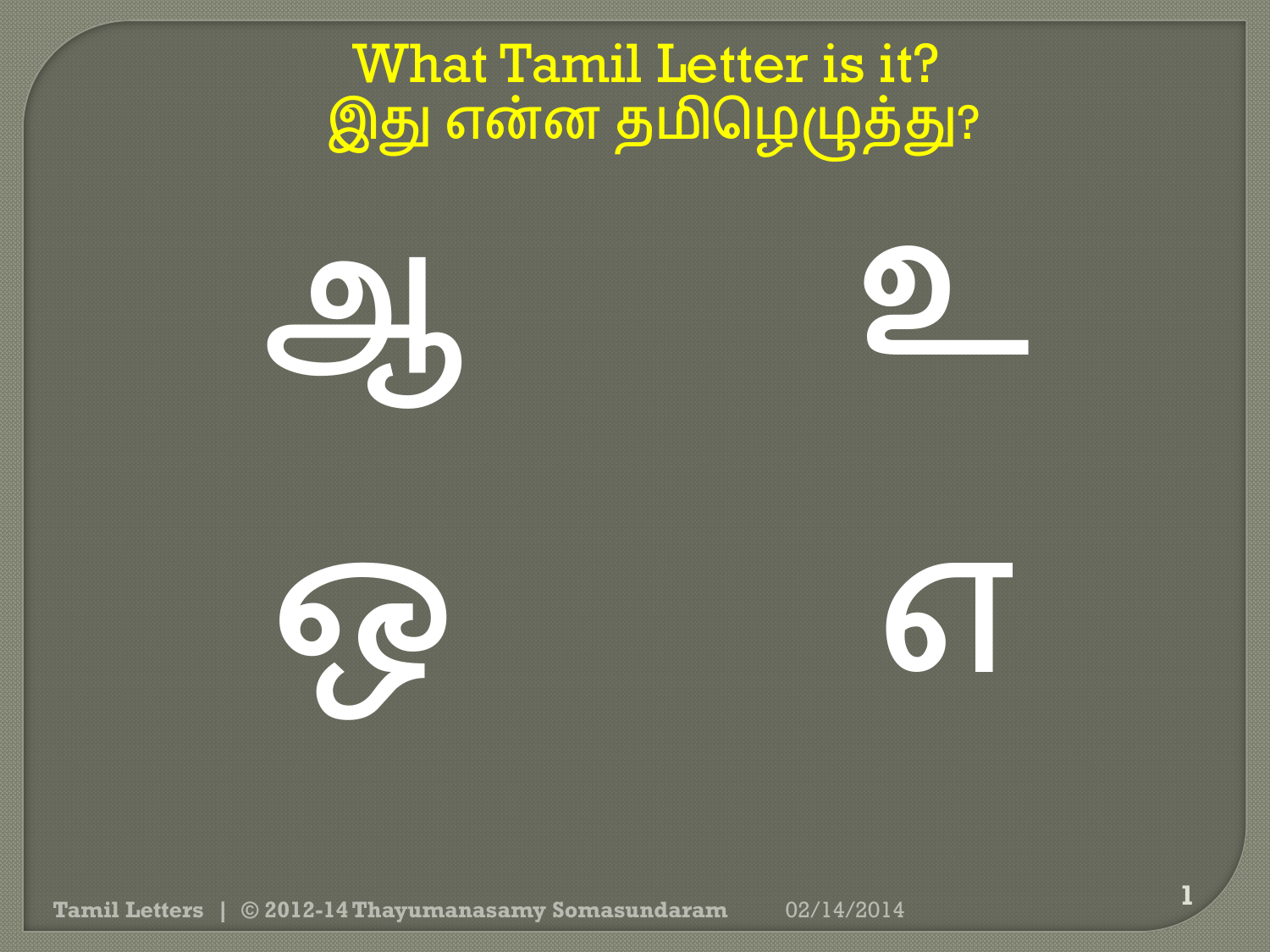க ட

ன ற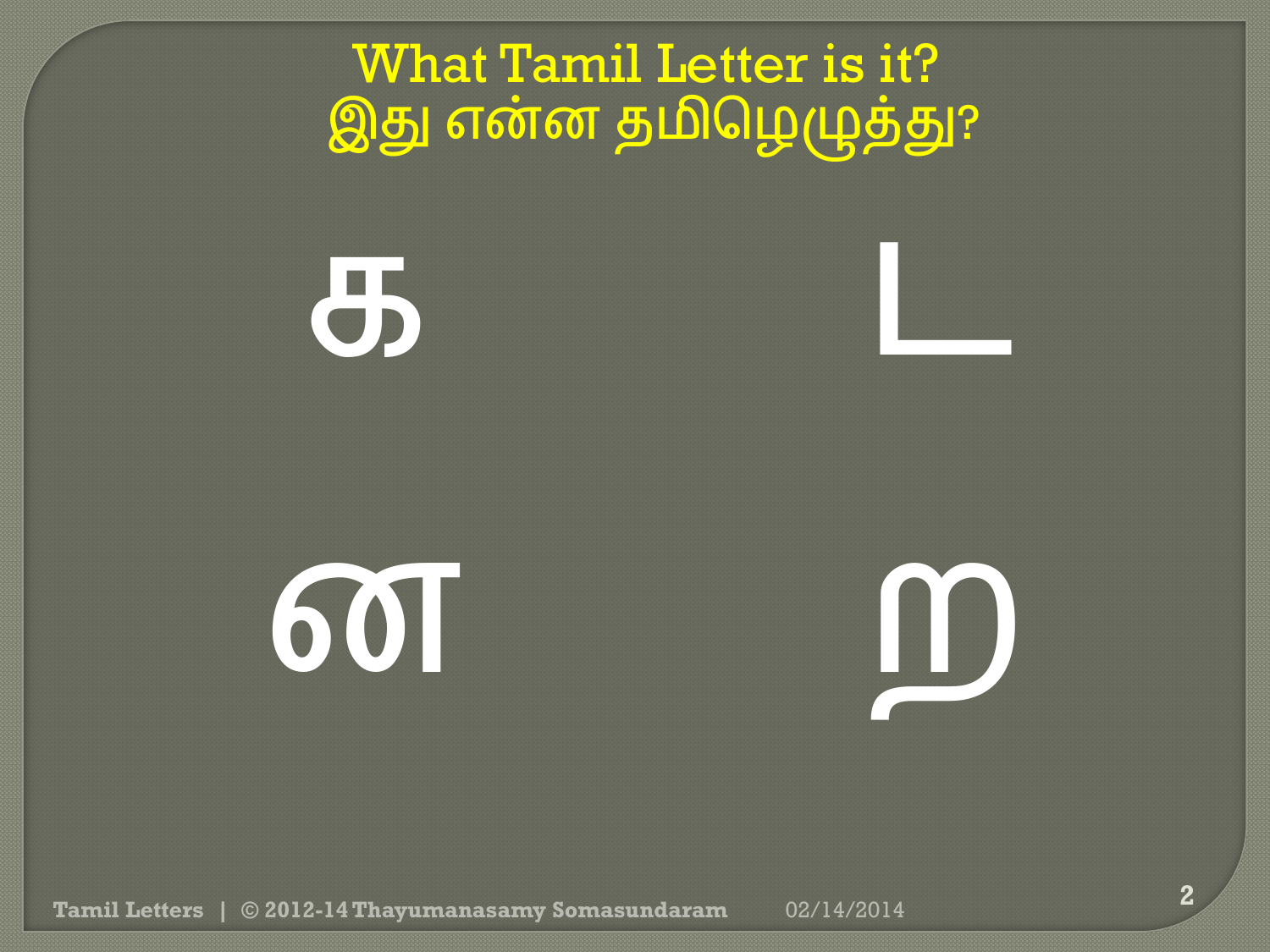ஈ ஏ

அ இ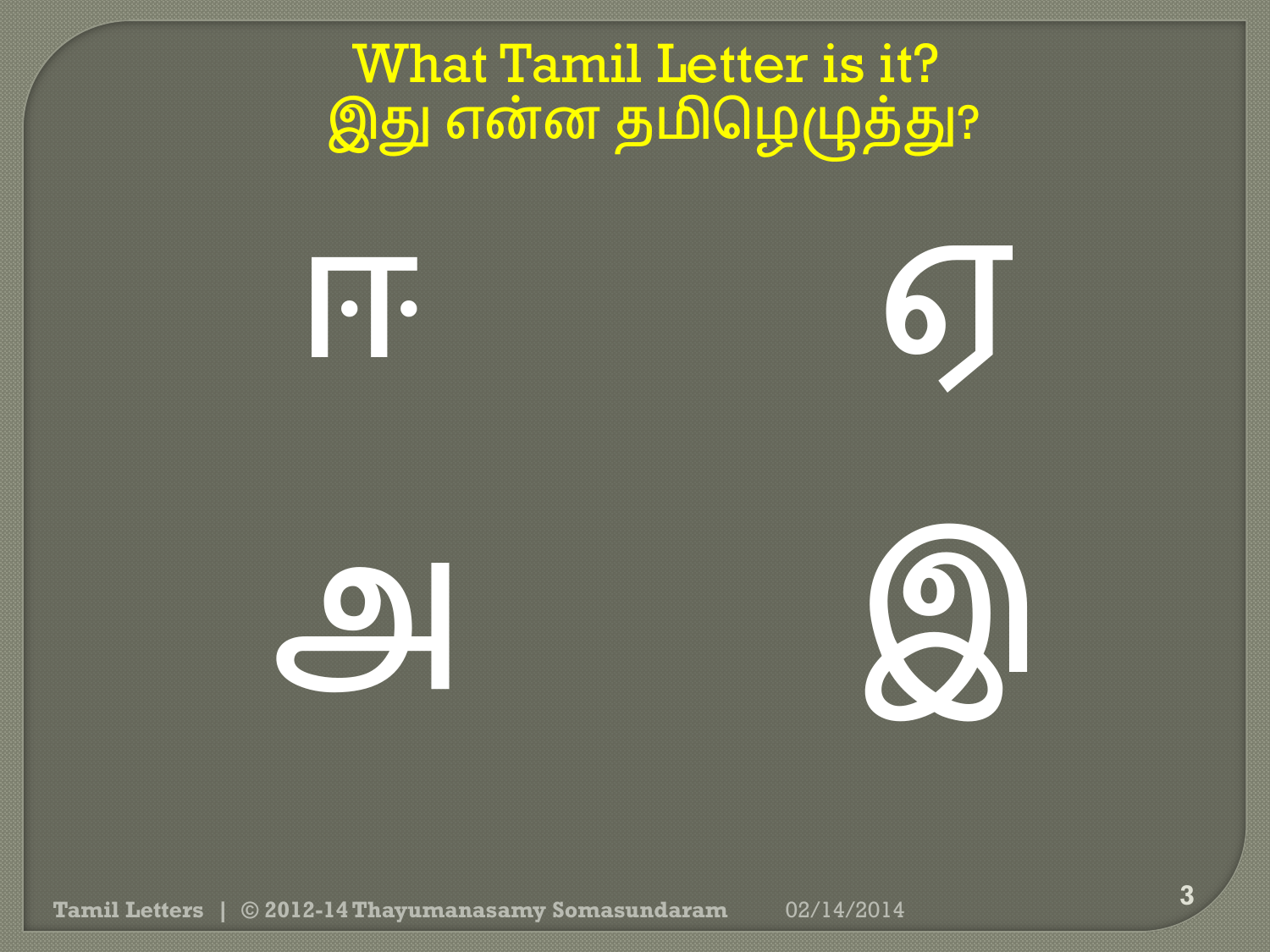**6001** 

ள வ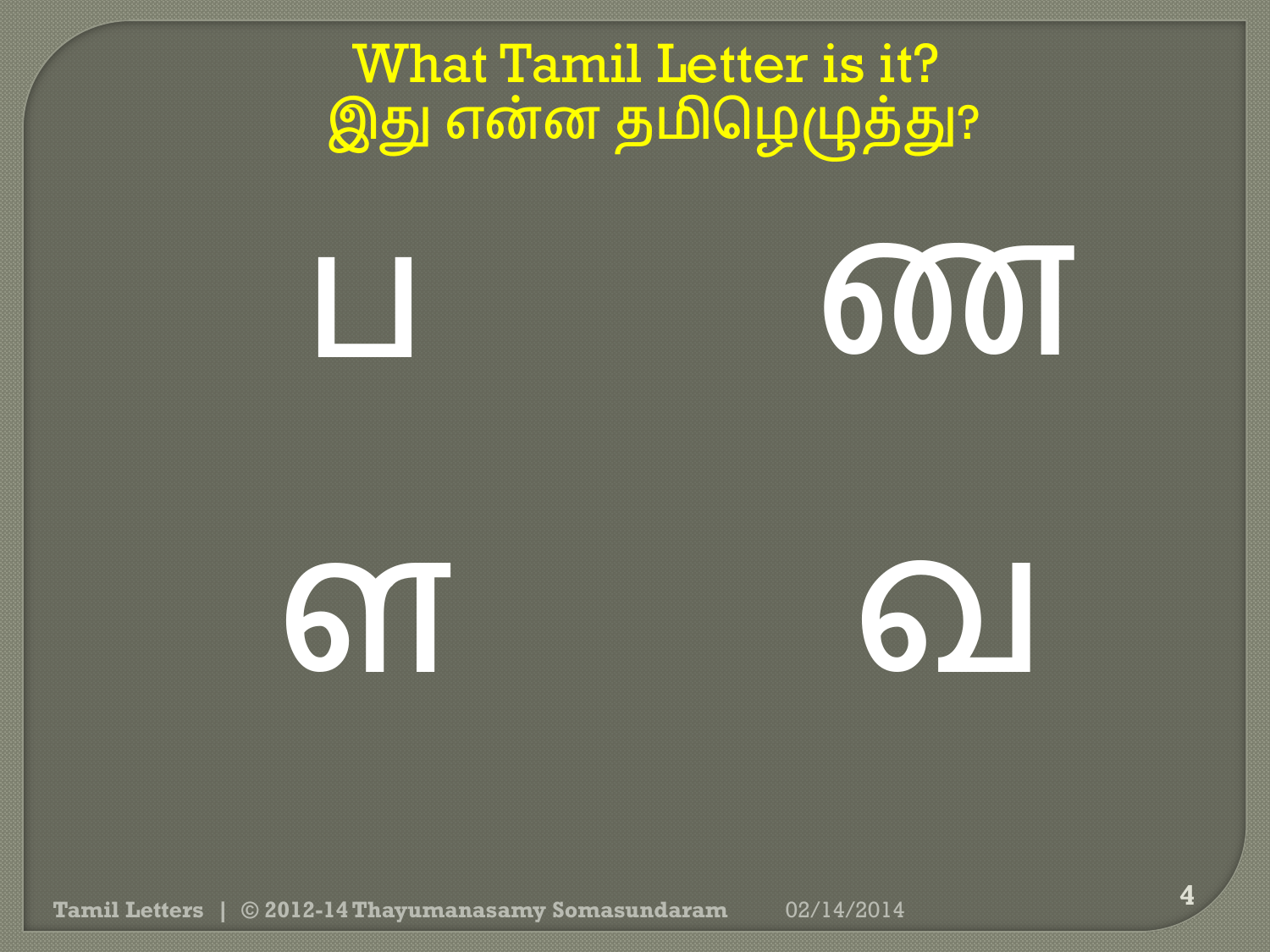

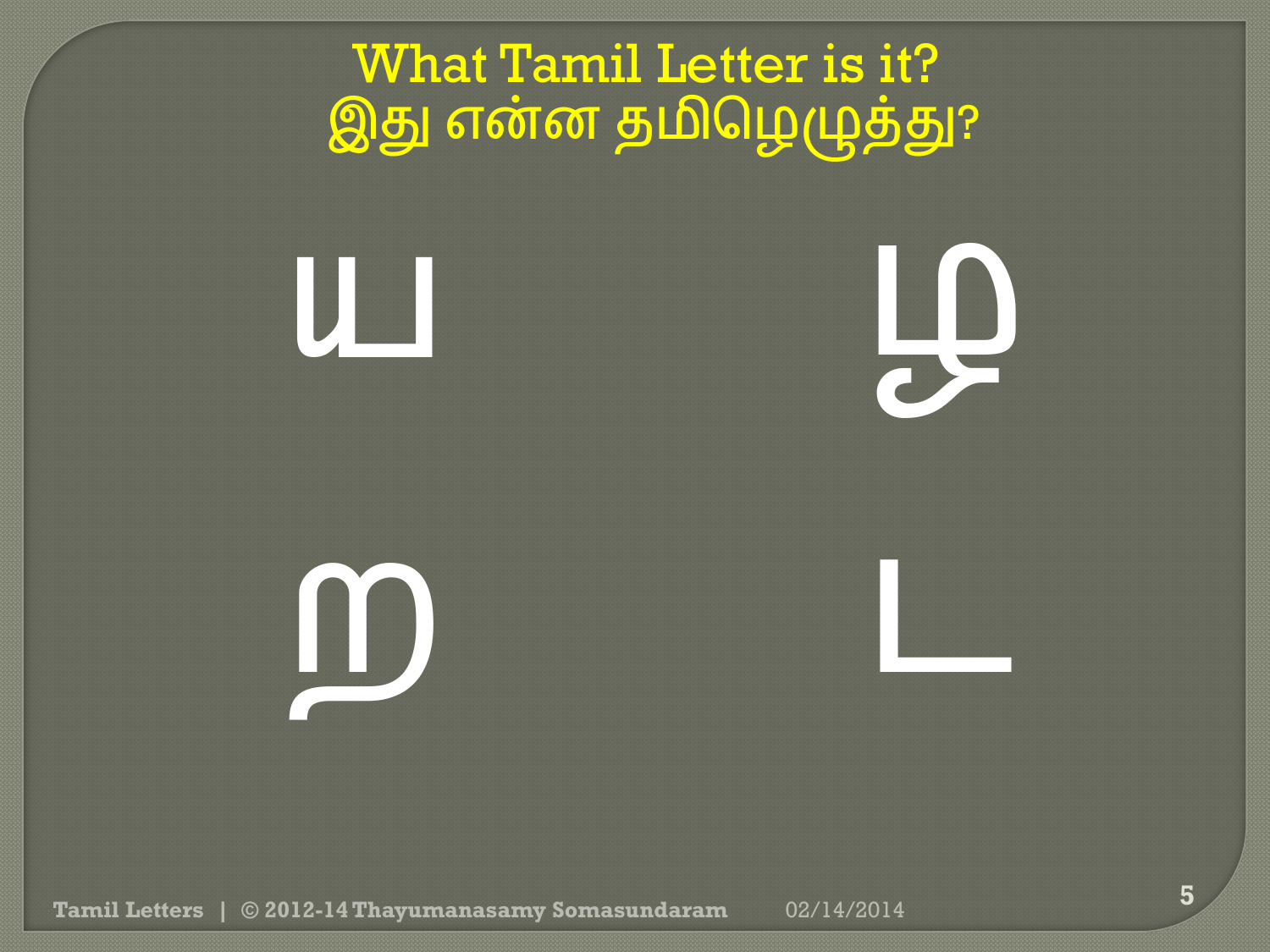

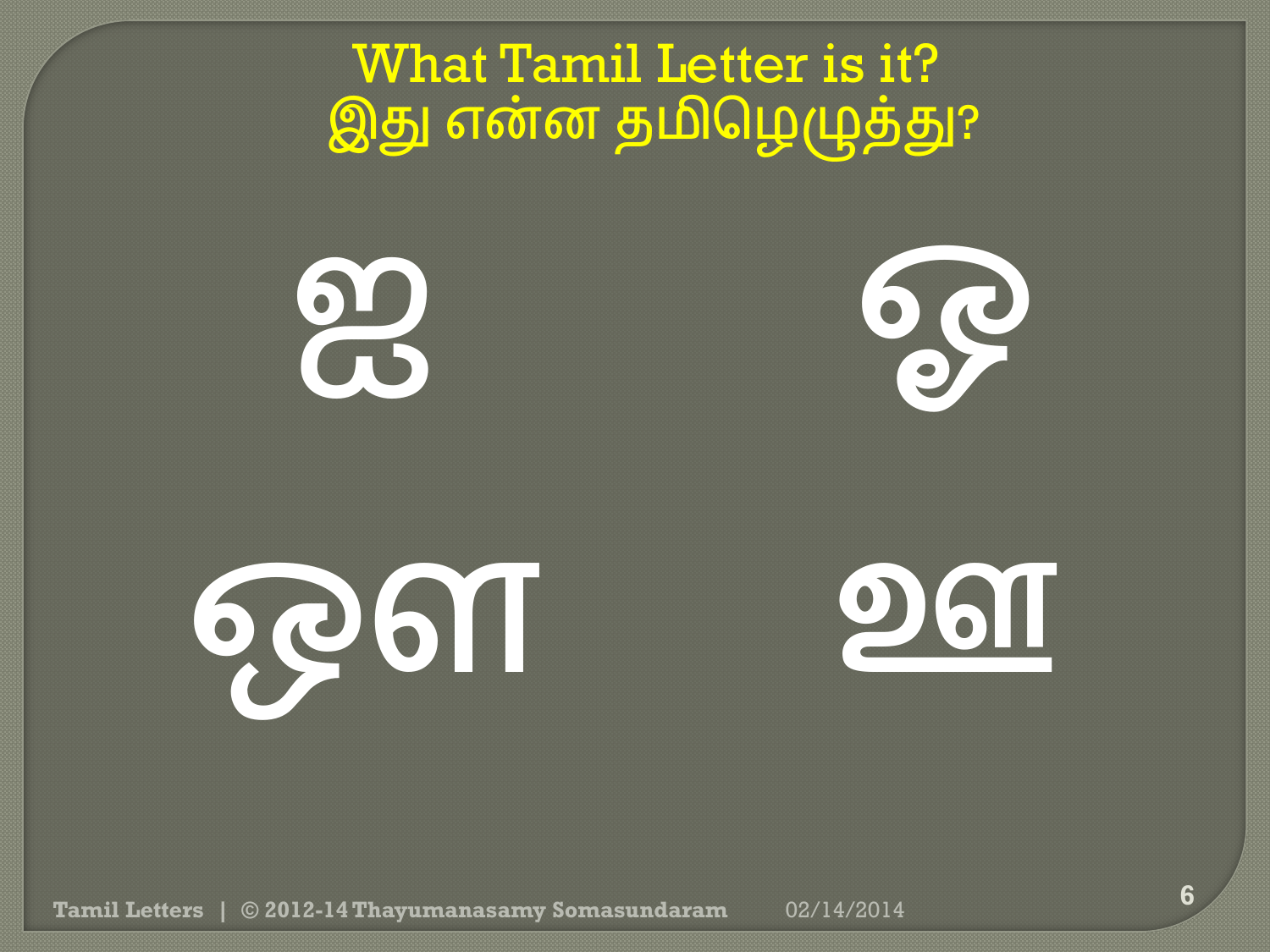



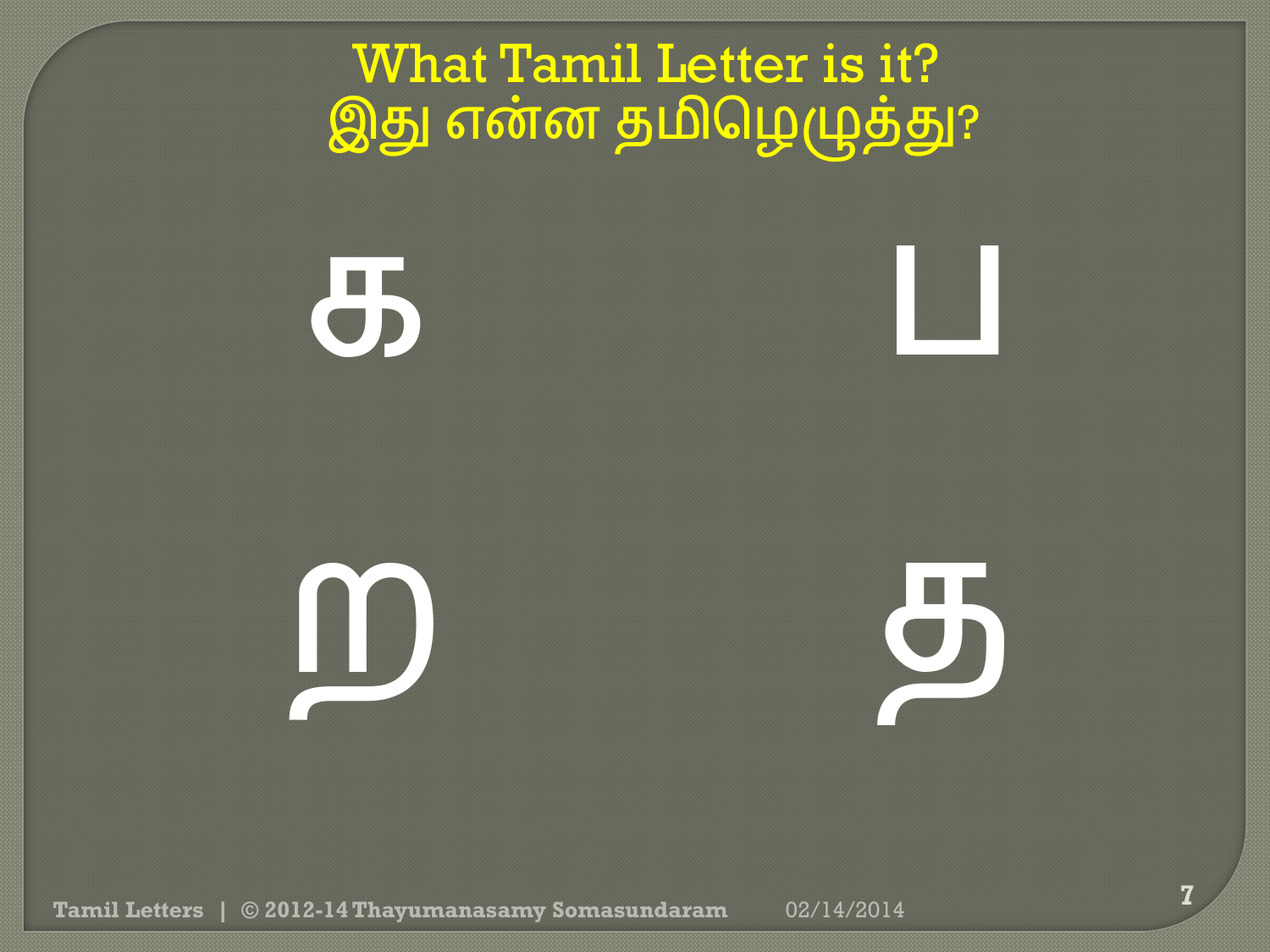$\mathcal{G}$ 

அ ஏ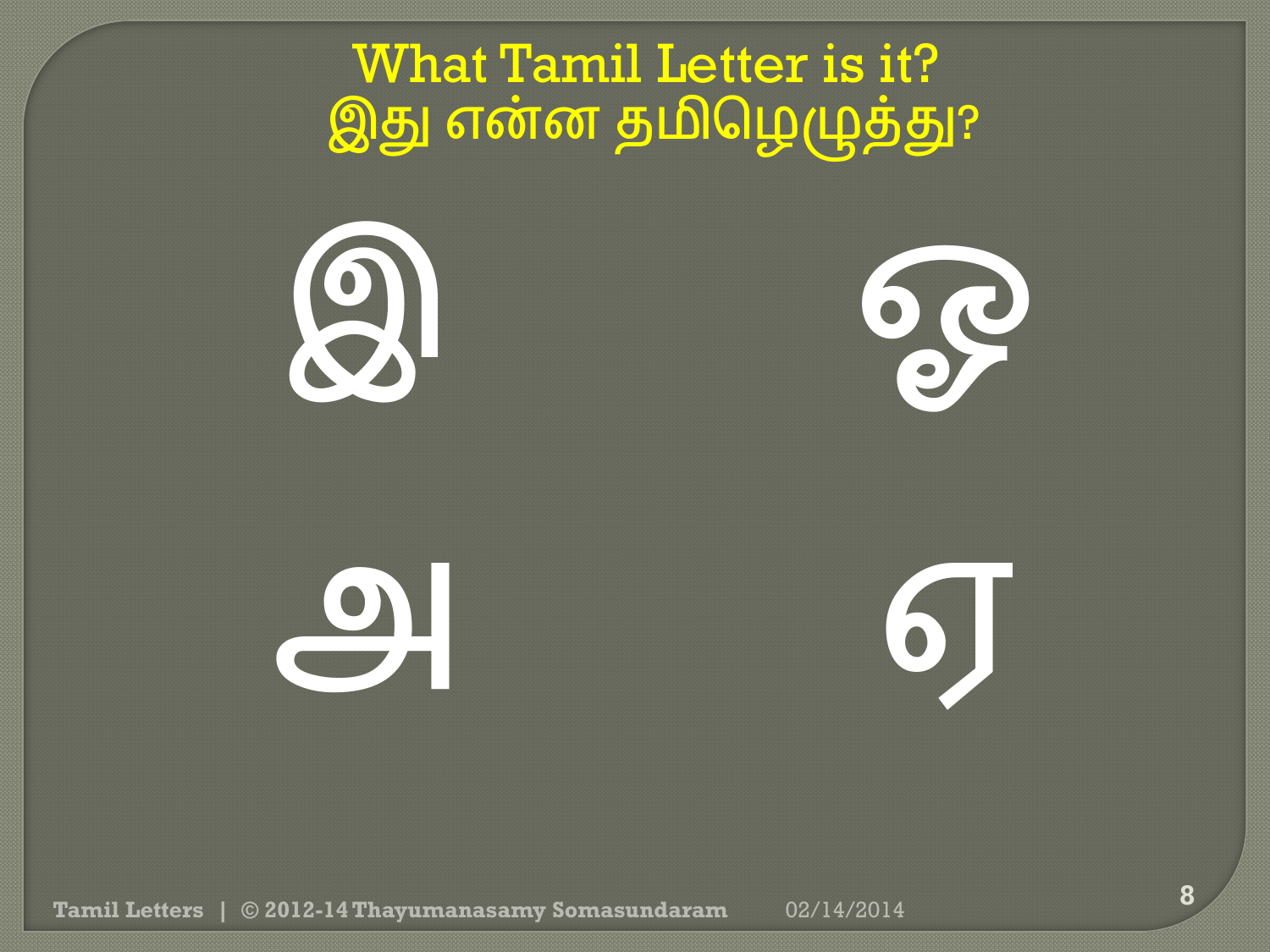

ன ங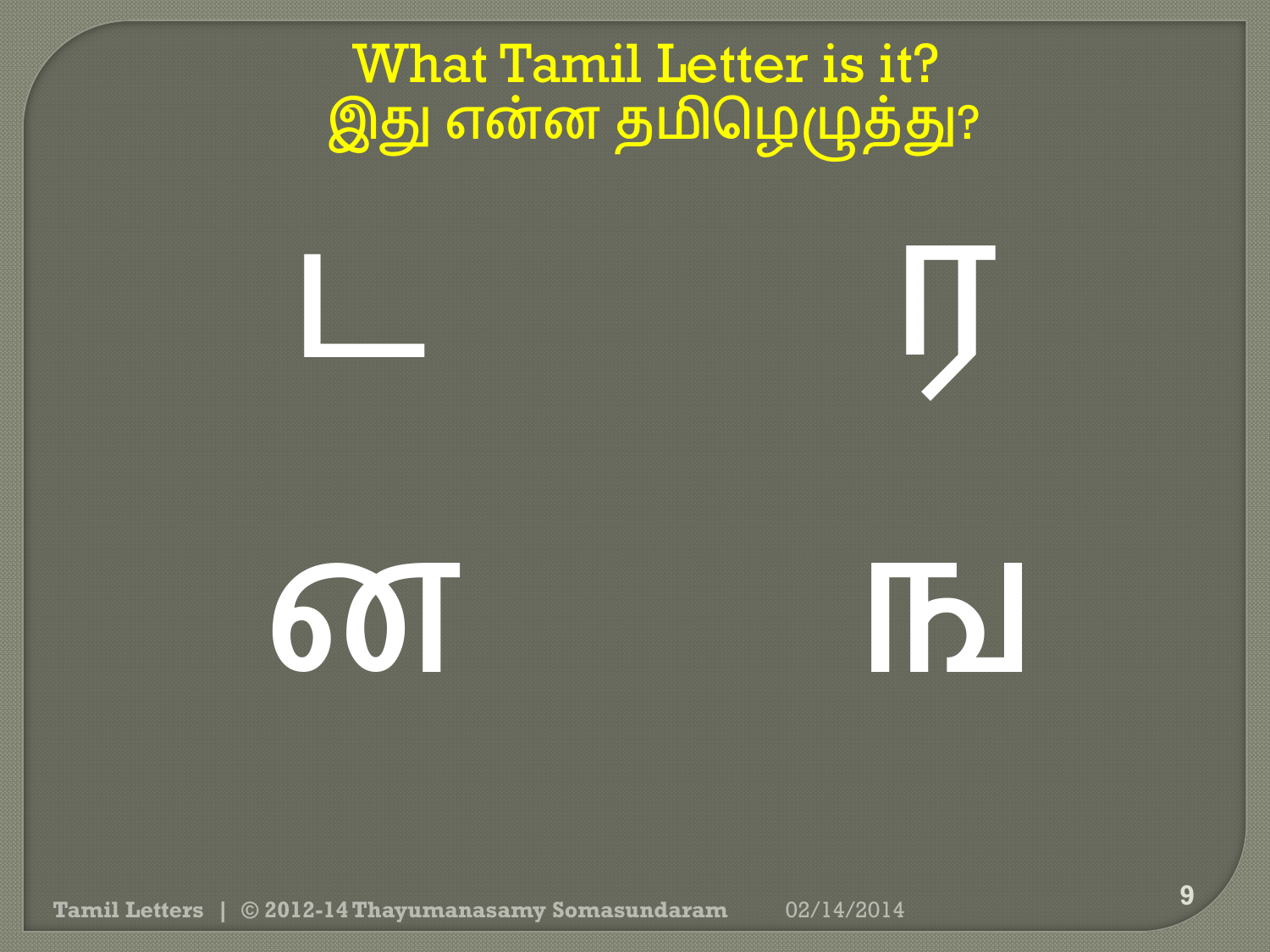



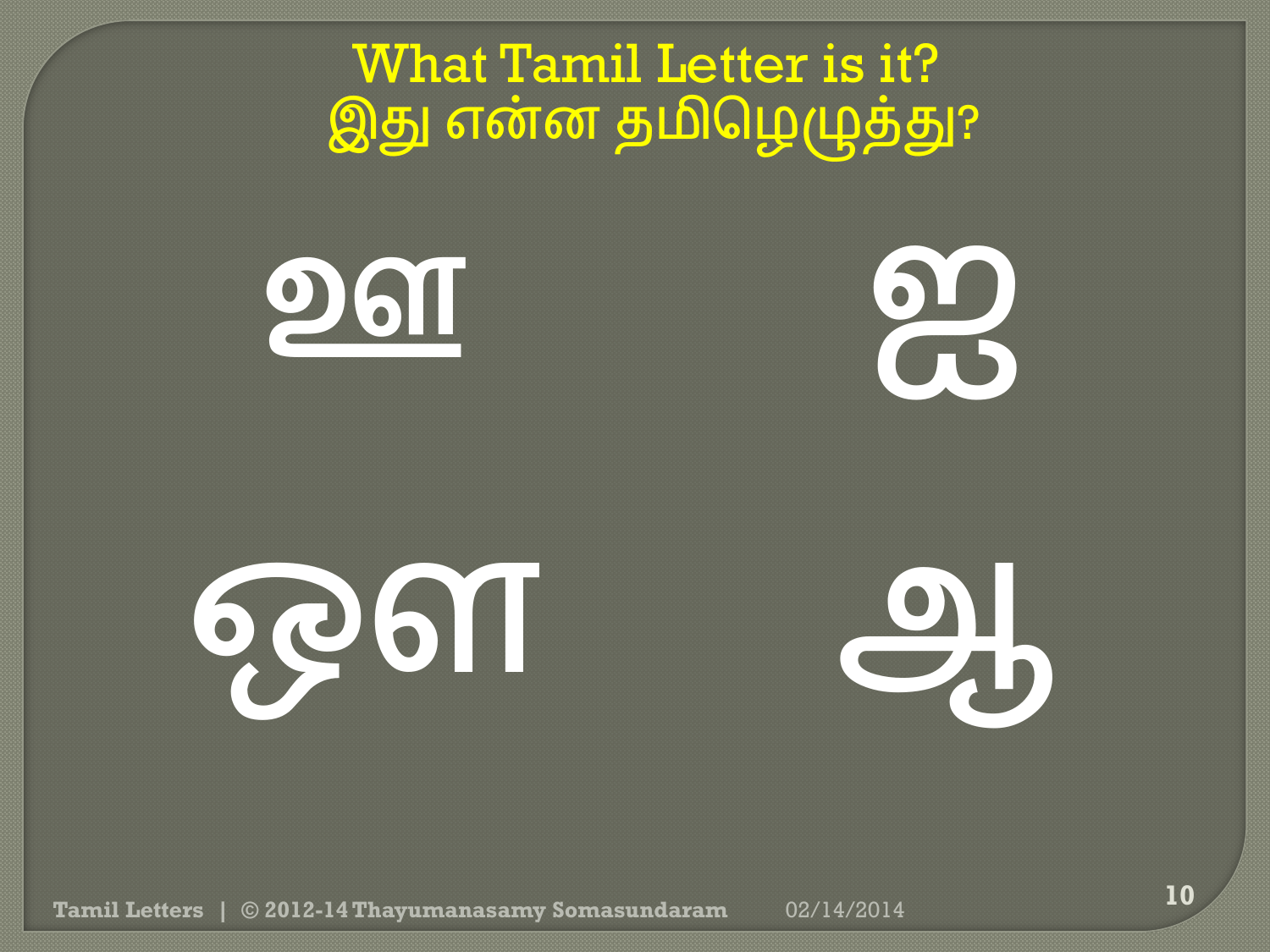



ச ன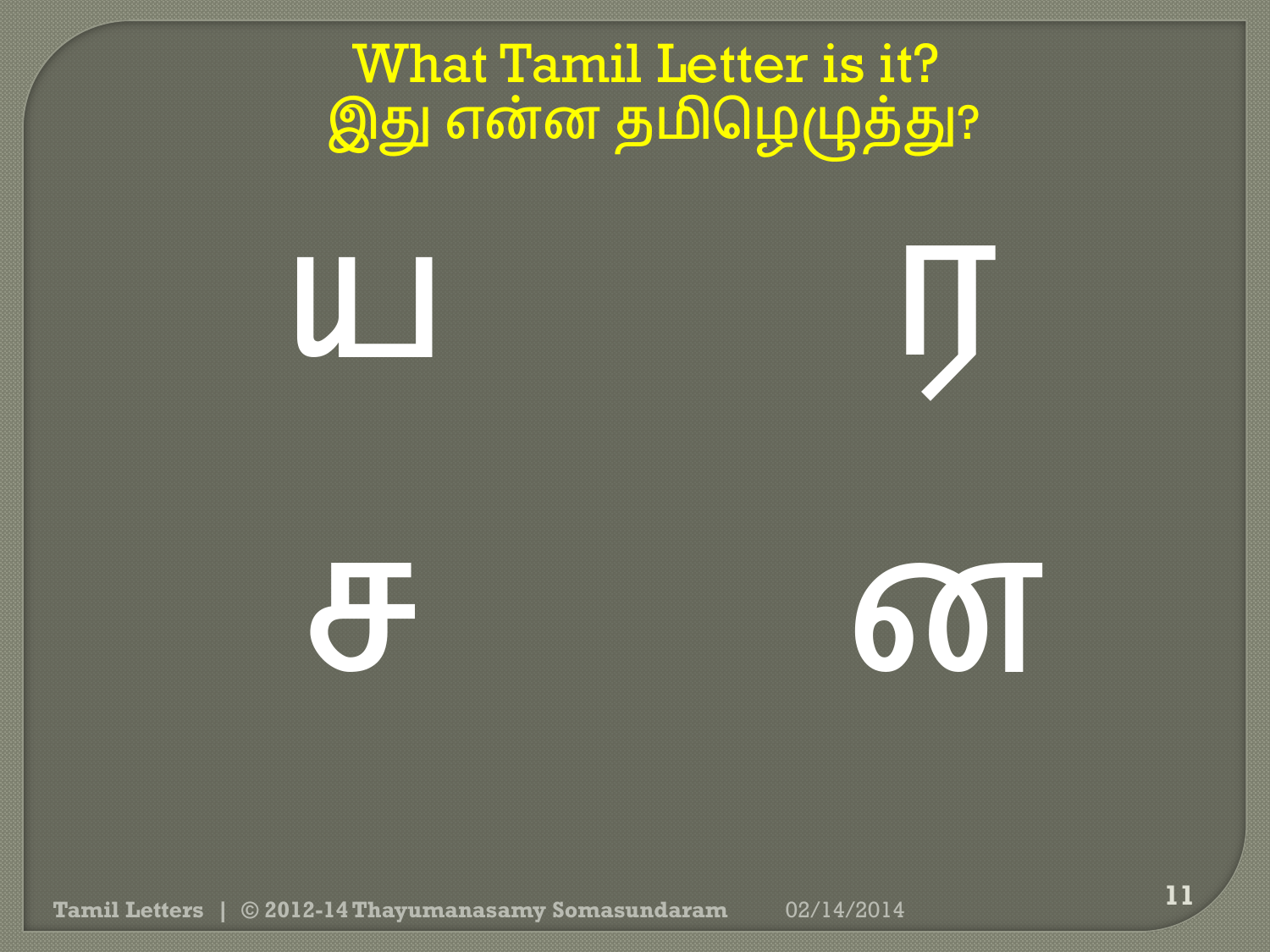ம த

க வ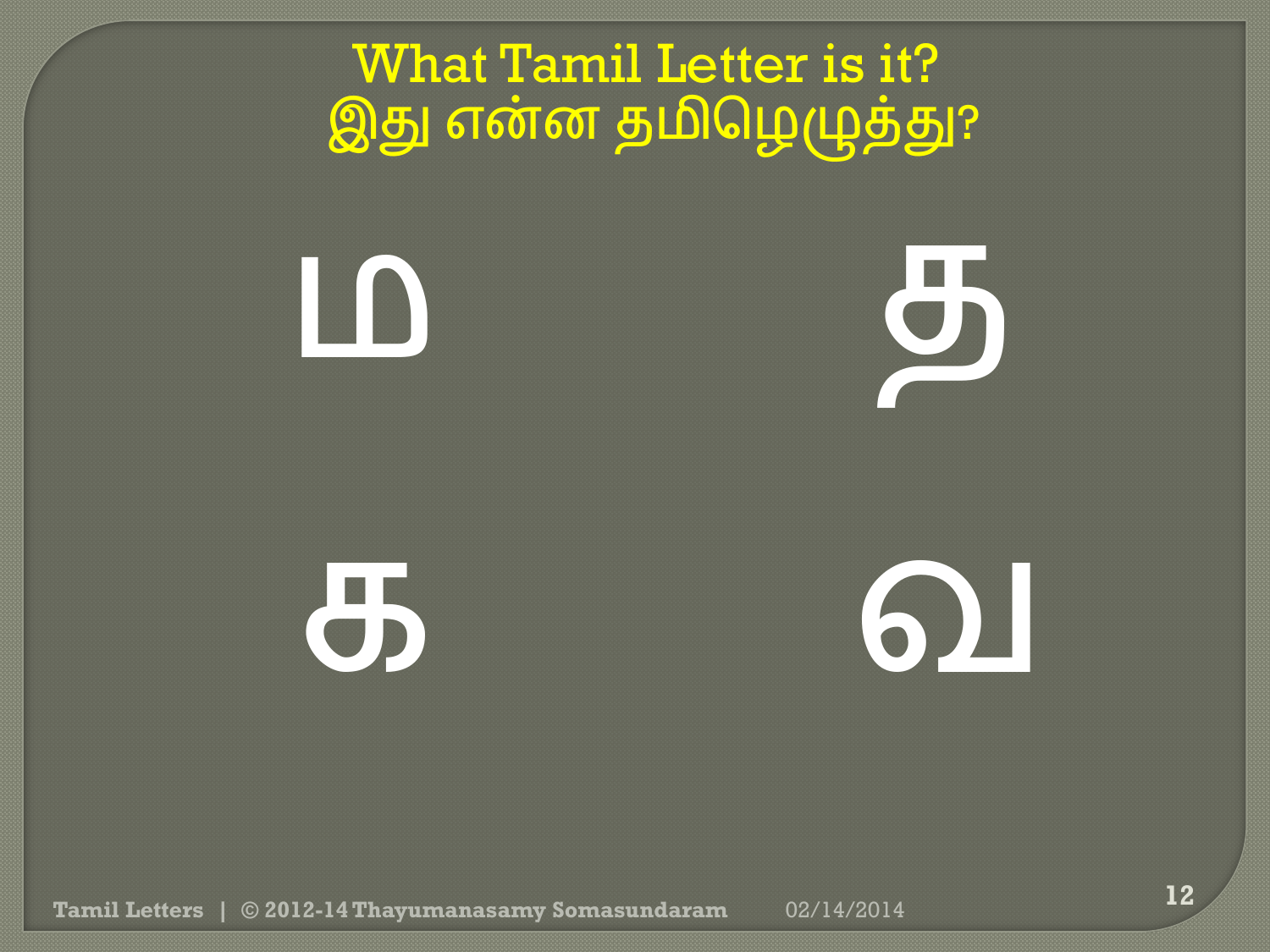



<u>при разници од народници од народници од народници од народници од народници од народници од народници од народници </u>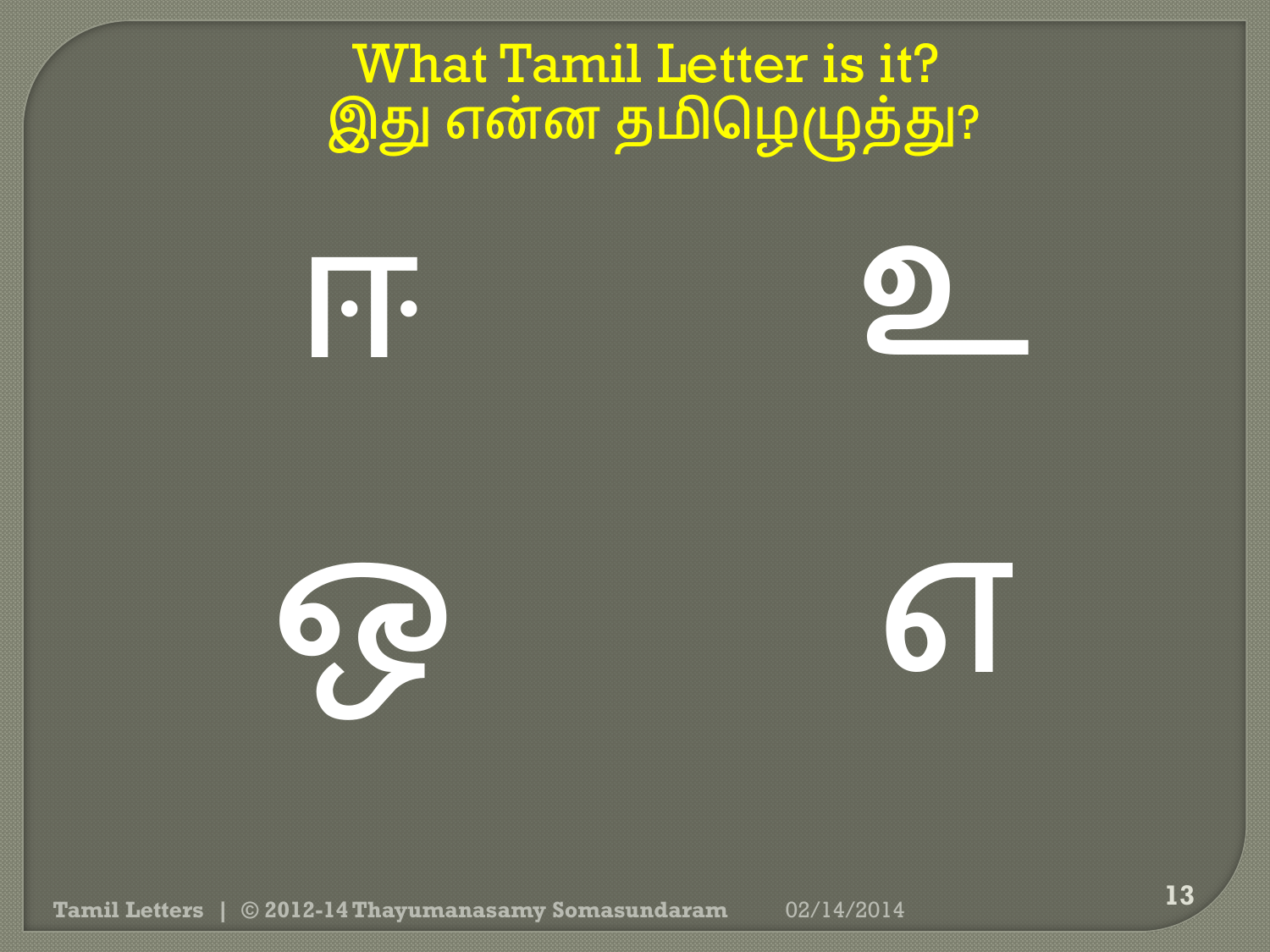

# ல வ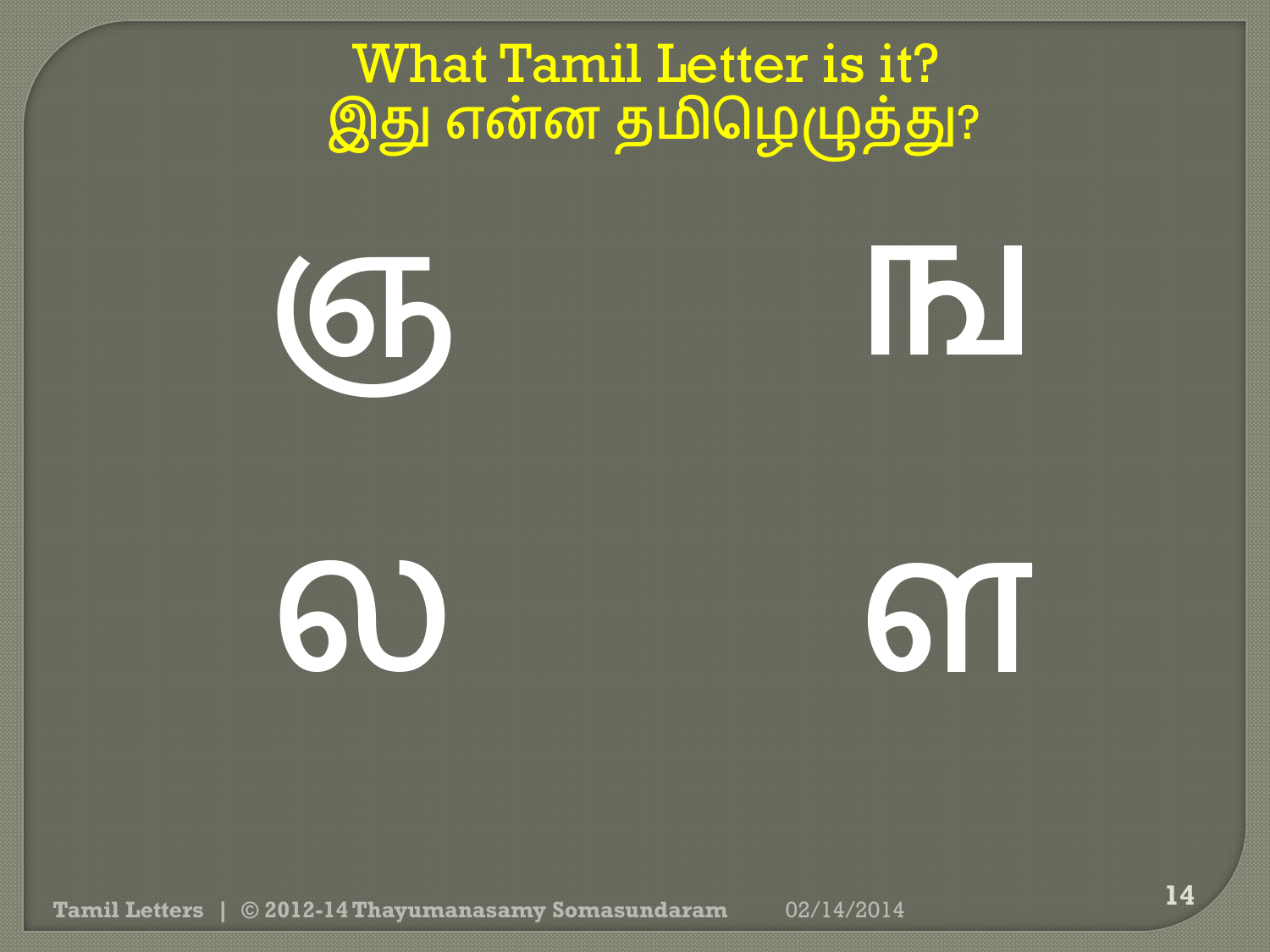$\overline{\mathbf{a}}$ க ெ What Tamil Letter is it? இது என்ன தமிழெழுத்து?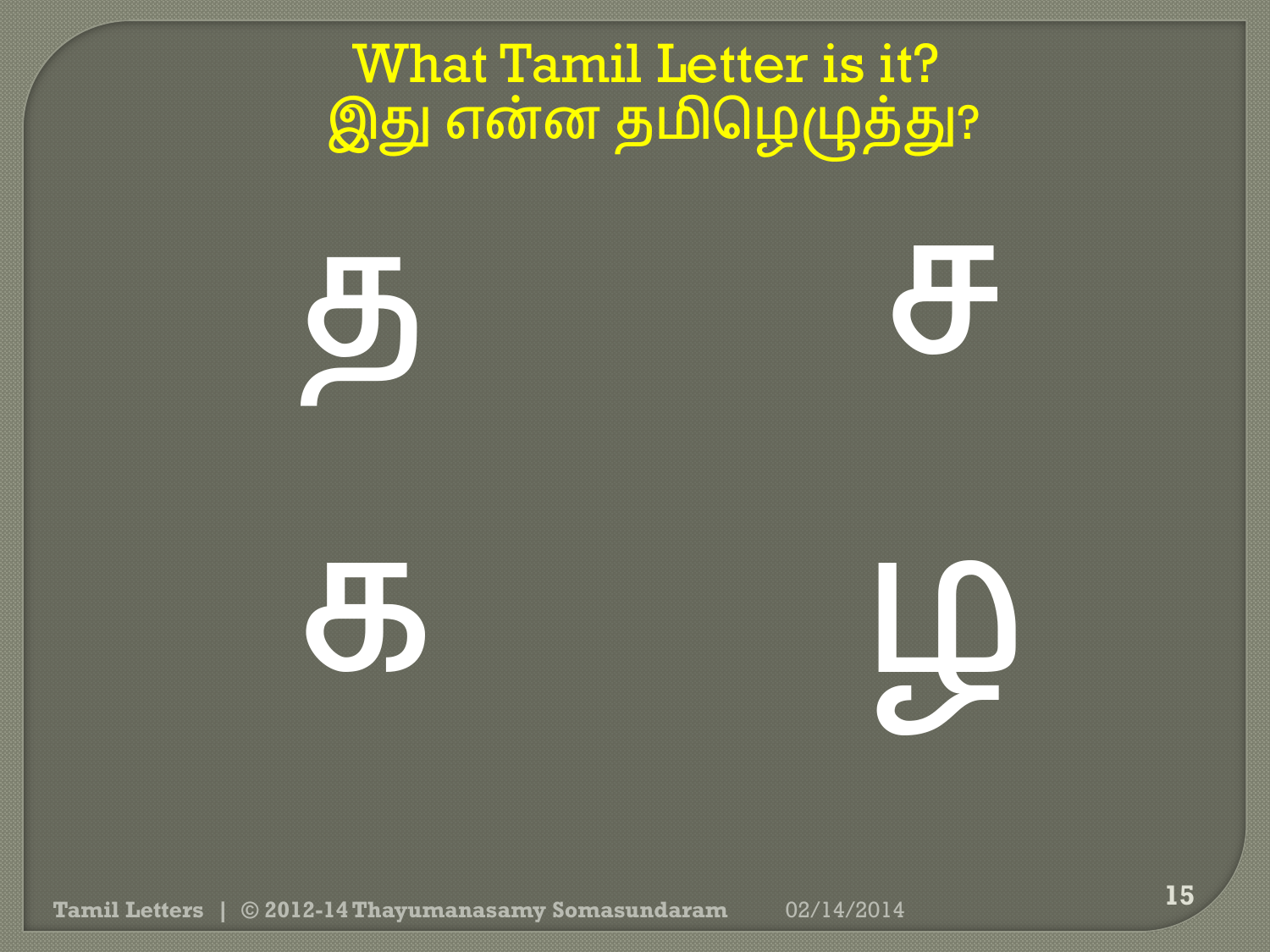

## ன ண